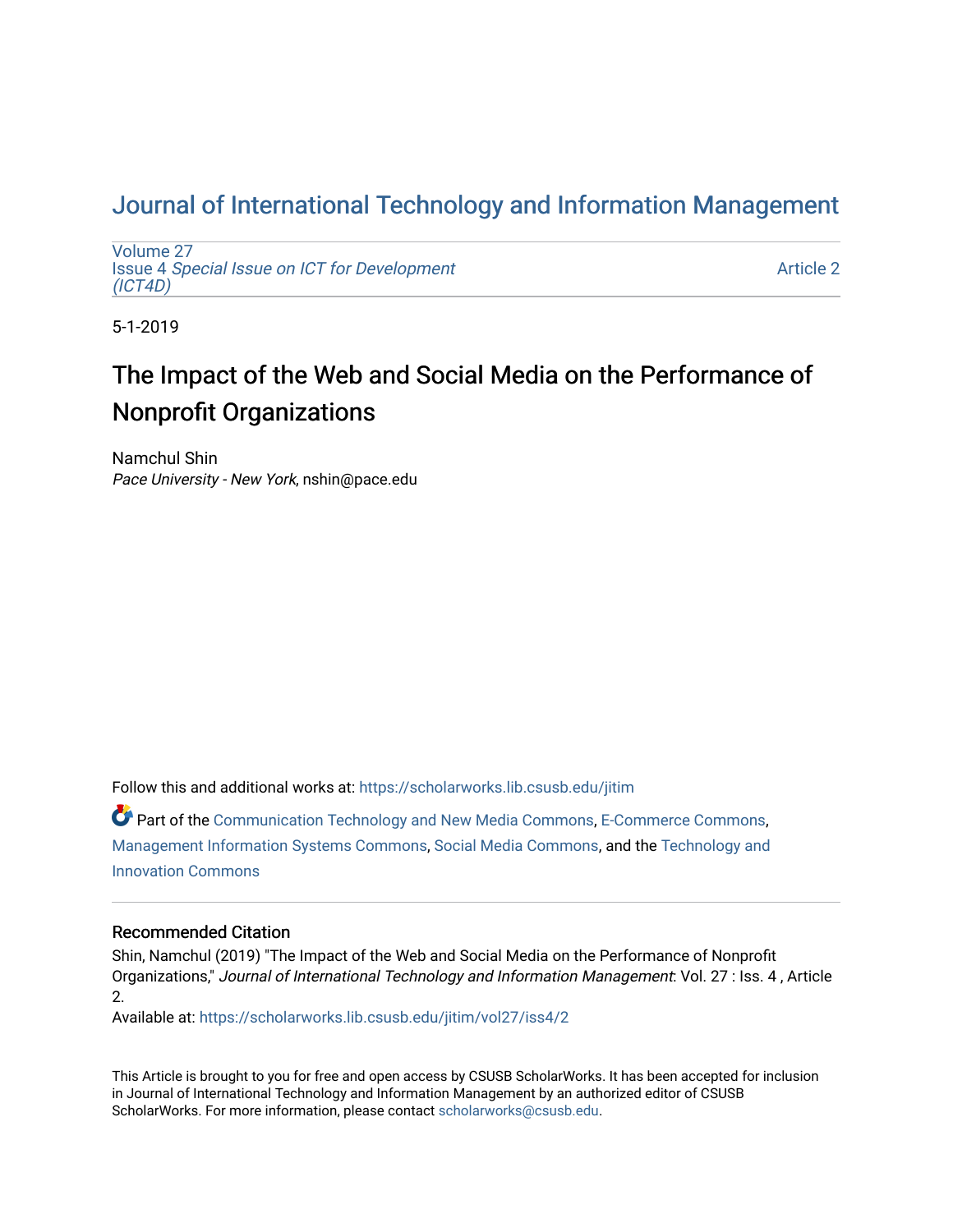## **The Impact of the Web and Social Media on the Performance of Nonprofit Organizations**

#### **Namchul Shin** *Pace University - New York*

## **ABSTRACT**

*This research empirically analyzes the impact of both the Web and social media on the performance of nonprofit organizations by using 100 nonprofit organizations ranked by web traction measures, including Facebook Likes and Twitter Followers. Our findings from ANOVA and non-parametric tests demonstrate that nonprofit organizations with higher web traction have greater contributions and grants than others with lower web traction. These findings suggest that the use of the Web coupled with social media promotes better, interactive (two-way) communications with the public, as well as fundraising and that nonprofit organizations that attract more supporters on the Web and social media can increase charitable giving. Our regression analyses based on the economic model of giving that estimates the direct relationship between web traction and donations show similar results. However, the results also show that the impact of economic factors such as price and fundraising activities on charitable giving is much greater than the impact of web traction.* 

**Keywords**: nonprofit, performance, web traction, social media, fundraising, donations, contributions and grants, charitable giving

## **INTRODUCTION**

The nonprofit sector is steadily growing. In 2013, approximately 1.41 million nonprofit organizations were registered with the Internal Revenue Service (IRS) (McKeever, 2015). These nonprofit organizations employ 11.4 million workers, approximately 10.3% of the private sector workforce. In 2014, the nonprofit sector contributed an estimated \$937.7 billion to the US economy, which made up 5.4 percent of the country's gross domestic product (GDP) (McKeever and Gaddy, 2016).

According to the 2017 Charitable Giving Report, while overall charitable giving in the United States increased 4.1% in 2017, online giving grew 12.1% in the same

<sup>©</sup>International Information Management Association, Inc. 2017 **17** ISSN: 1941-6679-On-line Copy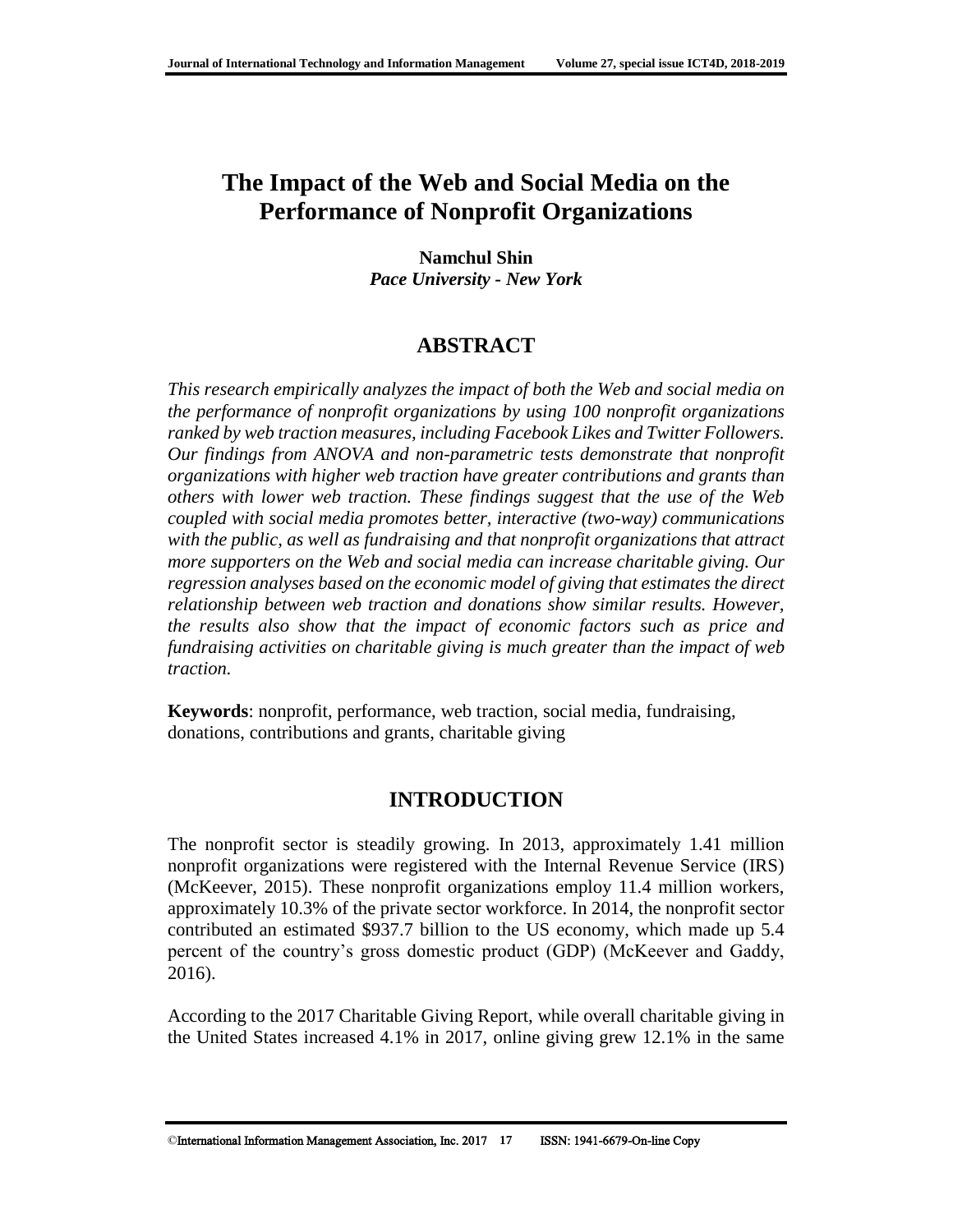year, compared to 2016 (MacLaughlin, 2017). Online giving in the U.S. was 7.6% of overall fundraising revenue in 2017. While charitable giving through traditional channels, such as direct mail, is still dominant for fundraising, online giving is continually growing. It is also notable that in 2017, over 21% of online donations were made on a mobile device, illustrating the steady growth of mobile giving (MacLaughlin, 2017).

Mobile technology has made online donations easier for nonprofit organizations, especially with the use of social media, such as Facebook's "Donate Now" button. (LaMagna, 2015). About 20% of donations were made on mobile devices during the holiday season in December 2015, compared to about 13% during all of 2014. Another simplest form of mobile donation is text giving (Chambers, 2013). A most vivid example of text giving was the text "Haiti" campaign, which raised more than \$32 million in the month following the devastating Haiti earthquake occurred on January 12, 2010 (Hamblen, 2010). The smartphone generation is heavily active on social media, and it can provide a new opportunity for charities. According to Chambers (2013), in the U.K., Facebook is quickly catching browsers as a major source of donations; more than a quarter of all mobile traffic was coming from Facebook mobile usage in 2012.

As described above, nonprofit organizations are increasingly using the digital space to communicate with the public and promote charitable giving. In particular, as the number of people using smart mobile phones increases, especially the new generation of givers, the potentials of the Web and social media for charities are increasing since they make it easier for the public to give more, wherever they are (Chambers, 2013).

Facing challenges, such as increased demand for services and a decrease in government funding, along with limited resources, nonprofit organizations need to use every new channel they can communicate with the public and promote charitable giving. The use of the Web (browsers) and social media has good potentials for promoting fundraising. There has been extensive research on the use of the Web and social media (Kang and Norton, 2004; Waters, 2007; Hackler and Saxton, 2007; Curtis, et al., 2010; Waters, et al., 2009; Nah and Saxton, 2013; Guo and Saxton, 2014; Campbell, Lambright, and Wells, 2014; Shin, 2016; Young, 2017). However, there is limited research empirically examining nonprofit organizations' use of the Web and social media particularly for fundraising. This research examines the impact of nonprofit organizations' use of the Web and social media on performance, as measured by revenue, including income from public support. By doing so, this research adds new knowledge to the literature on IT impacts on charitable giving in the nonprofit sector.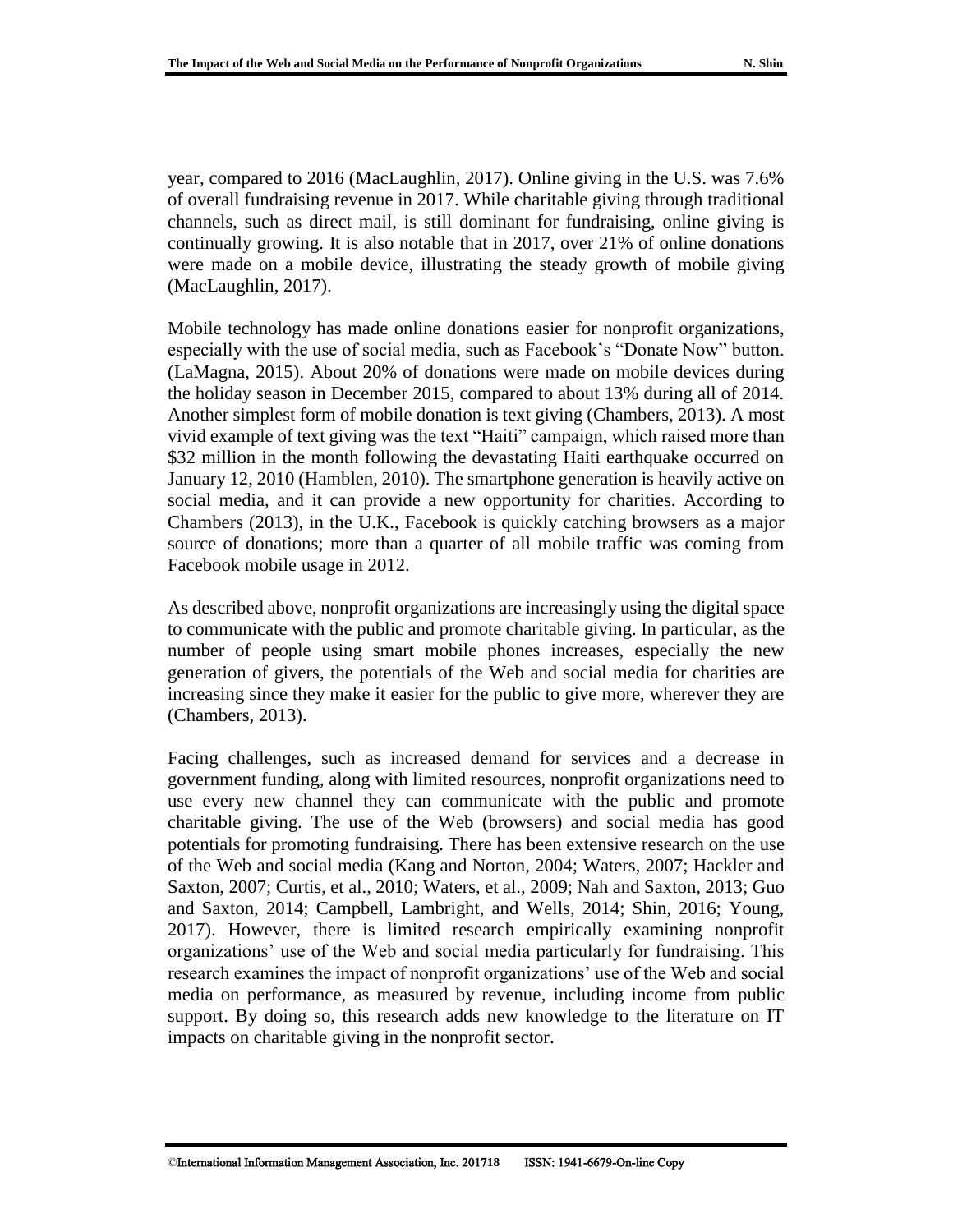For the empirical analysis, we employ two data sources: 1) the list of top 100 nonprofit organizations ranked on the ratings on web traction measures, which was published by Top Nonprofits (TN) in 2016; and 2) Guide Star, a database service on U.S. nonprofit companies. We collect annual financial data, such as contributions and grants, total revenue, fundraising expenses, total assets, and net income, from Guide Star (by using form 990) for the nonprofit organizations in the TN list. Web traction refers to how extensively nonprofit organizations draw the public on their websites and social media, and Top Nonprofits calculates it from multiple measures, such as Alexa's traffic rankings, Moz Page Authority and Linking Root Domains (homepage), Charity Navigator's Ratings, Facebook Likes, and Twitter Followers.

## **LITERATURE REVIEW**

Nonprofit organizations aim to fulfill social missions, and fundraising through communications and building relationships with the public is critical for the fulfillment of social missions (Shin and Chen, 2016). As online charitable giving increases, digital communication has become essential to charity fundraising and relationship management with supporters. A lack of understanding of digital at the board or director level could damage fundraising prospects (Amar, 2012). Figure 1 shows the increasing trends in online giving in recent years.



#### **Figure 1. Trends in Online Giving**

<sup>(</sup>Source: 2017 Charitable Giving Report, Blackbaud Institute)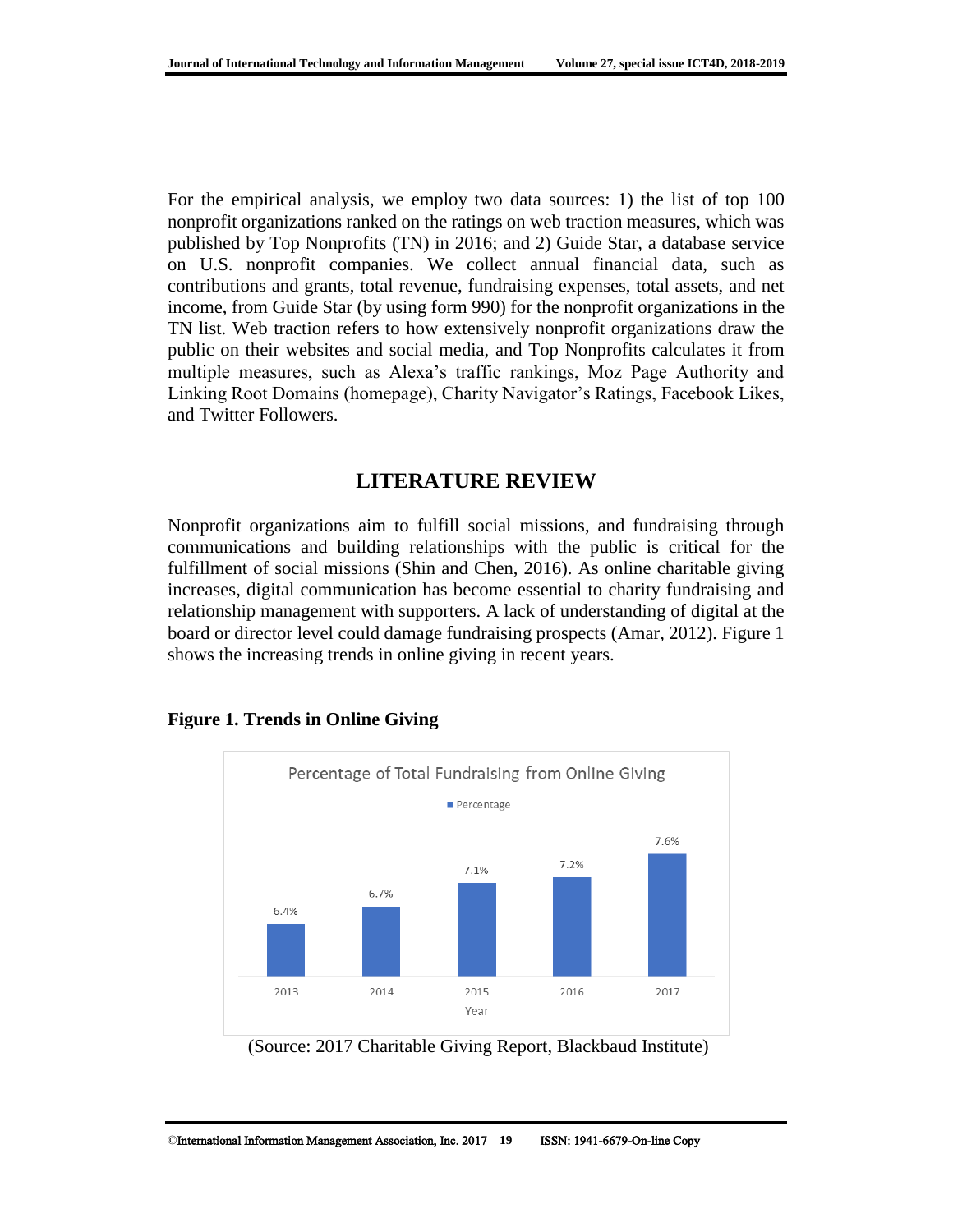The key to nonprofits' success lays in interaction with the public, e.g., two-way communication (Pacific Continental, 2010). Nonprofit organizations recognize that reaching out to the public in the social media sphere gives them an opportunity to increase interaction with their supporters. Furthermore, the smartphone generation is heavily active on social media, and nonprofit organizations should be aware of the opportunity arising from the use of social media. In fact, the percentage of online giving made on a mobile device has been increasing from 9% in 2014 to 21% in 2017, as shown in Figure 2.



#### **Figure 2. Trends in Online Giving on Mobile Devices**

(Source: 2017 Charitable Giving Report, Blackbaud Institute)

Facebook is quickly catching the Web as a primary source of donations, and a quarter of all current mobile traffic is coming from Facebook mobile usage (Chambers, 2013). Mobile is growing as a platform for charitable giving. The simplest form of mobile donations is text giving, and its impact vividly demonstrated in the U.S. when close to \$50 million was raised through texts alone after the devastating Haiti earthquake (Hamblen, 2010). Mobile technology has made online donations easier for nonprofit organizations. The use of the social media, such as Facebook's "Donate Now" button, especially with the use of mobile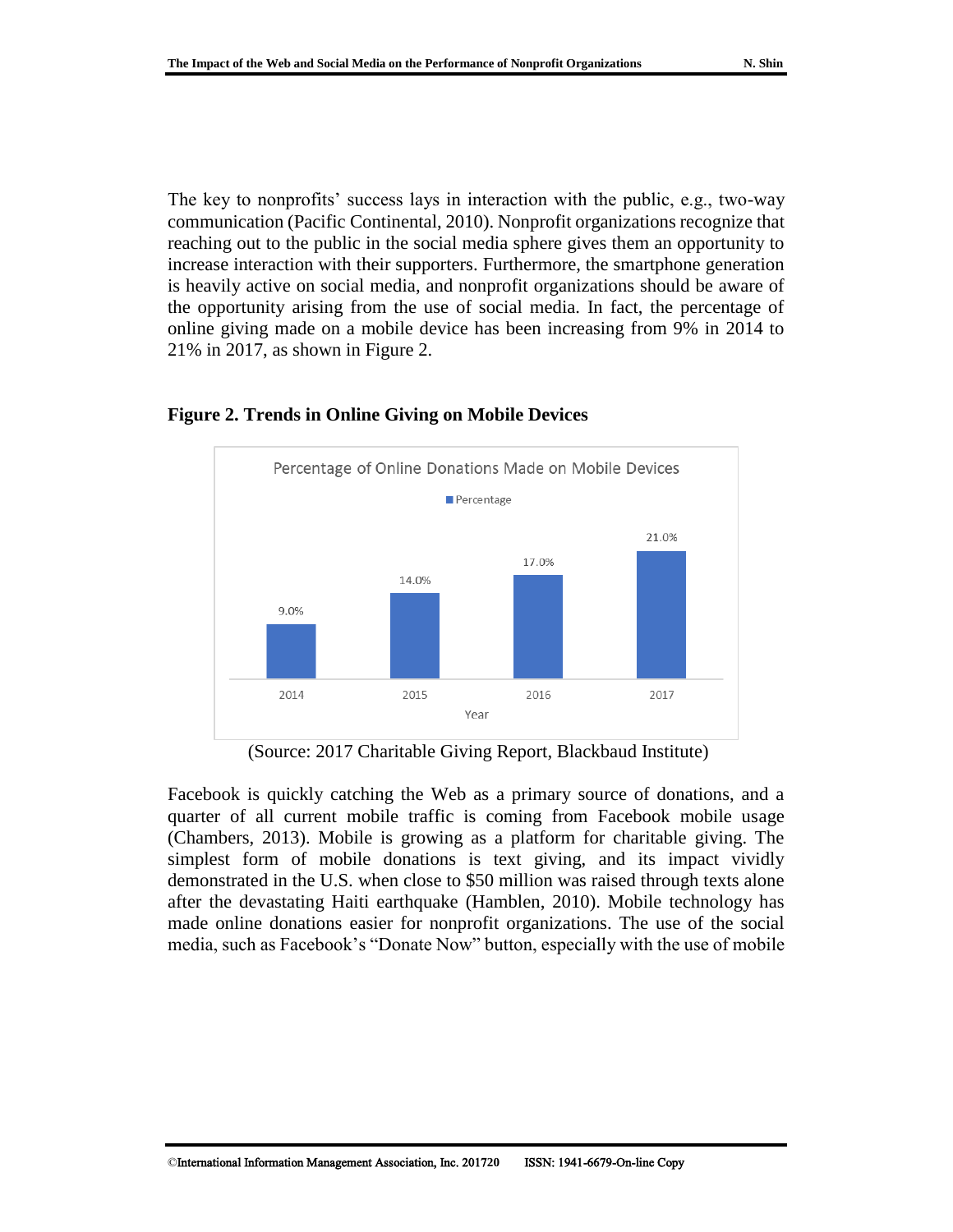phones, might also lead to increased online donations for nonprofit organizations as more people use it. $<sup>1</sup>$ </sup>

Research has examined the potentials of social media for better interactions with supporters (two-way communication) and as a new medium for fundraising. Waters and his colleagues (2009) examined nonprofits' Facebook profiles to find out how social media such as Facebook were used to engage their stakeholders and foster relationship growth. They found that nonprofit organizations included in their study used Facebook mainly for information disclosure, such as a description of the organization, the mission statement, and the list of administrators, but there were high variations among nonprofit organizations for the use of Facebook profiles for information dissemination and interactions with their supporters. Overall, the use of Facebook for information dissemination and interactions with supporters was limited. Campbell, Lambright, and Wells (2014) also found that nonprofit organizations use social media in limited ways, mainly on marketing organizational activities and promoting events, and its value potentials were not fully realized for the organizations. They argued that there was an absence of well-developed strategic thinking regarding the use of social media for advancing organizational goals.

Saxton and Wang (2014) examined the determinants of charitable giving in social networking environments by using data from Facebook *Causes*. The study employed 66 nonprofit organizations that had accounts on Facebook *Causes*, and the data were collected for the period from December 5, 2009 to January 4, 2010. They found that the size of an organization mattered as measured by the number of members on Facebook *Causes*—Saxton and Wang (2014) called it as "*social network effect*." They also found that fundraising success was related not to the organization's financial capacity but its web capacity (i.e., the number of links to the nonprofit's website from external websites) and that donors are prone to contribute to specific categories, especially those related to health. They argue that social media may have significantly increased nonprofits' ability to strategically engage large audiences and do so more efficiently than traditional fundraising methods, such as direct mail, door-to-door, and telemarketing campaigns. However, they suggest that social media networking and traditional approaches to fundraising are complements rather than substitutes.

Young (2017) examined how and why nonprofit human service organizations were using social media by employing a cross-sectional survey including questions for

l

<sup>1</sup> As of June 30, 2018, 2.23 billion monthly active users were on Facebook. There were 500 million active users on July 21, 2010, and 1 million active users on December 1, 2004—Facebook was founded on February 4, 2004 [\(https://newsroom.fb.com/company-info/\)](https://newsroom.fb.com/company-info/).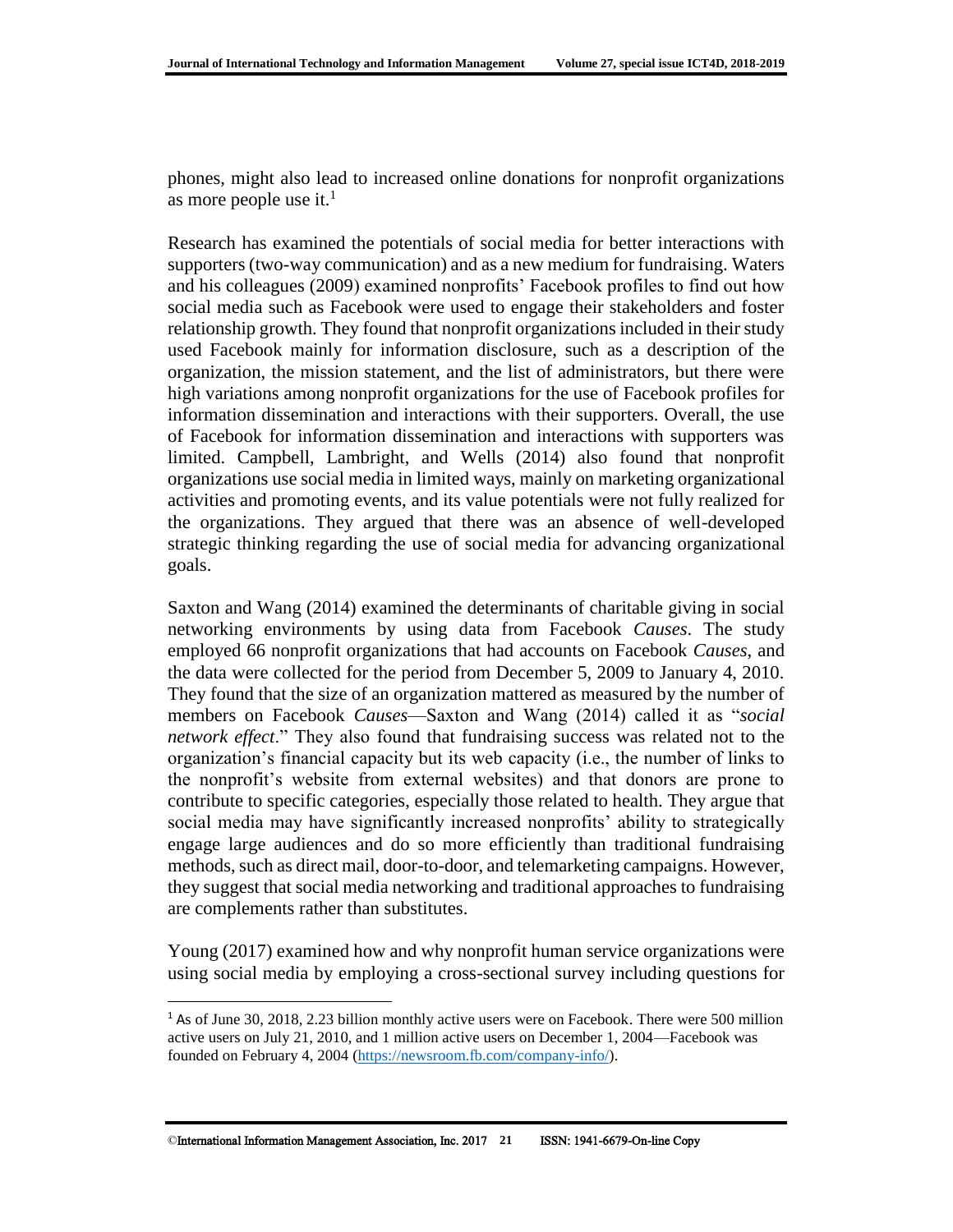social media use, practices, frequency, satisfaction, and future plans. He found that nonprofit human service organizations used social media primarily to promote their organization and services and planned to continue to use it in the future. The organizations he studied were generally satisfied with the use of social media for promoting relationships with stakeholders and interactions with people, as well as information sharing, increasing community awareness of programs and services, collaborating, and recruiting volunteers.

Charities are prolific users of social media (Young, 2017). According to Barnes (2014), ninety-seven percent of charitable organizations already had a Facebook profile in 2009, outpacing for-profit organizations and even academic institutions in their familiarity, use and monitoring activities. As nonprofit organizations continue to use the Web and social media for communication and fundraising, it is crucial to continue the stream of research discussed above. While there has been much research on nonprofits' use of social media, research empirically examining its impact on the performance of nonprofit organizations on fundraising is scant (Haruvy and Popkowski Leszczyc, 2018). Most studies also have examined social media and the Web separately. However, the two media are closely related and may supplement each other for attracting the public; a nonprofit organization's website link to a social media platform would foster more interaction with people and help to promote the organization, and vice versa. As Young (2017) states, social media creates a dialog capacity with an otherwise static website by offering the opportunity to share information and interact with the public. By considering the impact of social media coupled with the Web on the performance of nonprofit organizations, this research attempts to address the gap in the previous research.

#### **METHODOLOGY AND DATA**

In order to examine the impact of the Web and social media on the performance of nonprofit organizations, we employ the rankings based on web traction on both the Web and social media and their impacts on revenue generation. Web traction refers to how extensively nonprofit organizations draw the public on their websites and social media. It is calculated from multiple measures, such as Alexa's traffic rankings, Moz Page Authority and Linking Root Domains (homepage), Charity Navigator's ratings, Facebook Likes, and Twitter Followers (Top Nonprofits,  $2016$ .<sup>2</sup> As measures of nonprofits' performance, we use multiple measures, such

 $\overline{a}$ 

 $2$ <sup>2</sup> The calculation method for the measure of web traction is explained on Top Nonprofits' website at [<https://topnonprofits.com/lists/best-nonprofits-on-the-web/>](https://topnonprofits.com/lists/best-nonprofits-on-the-web/).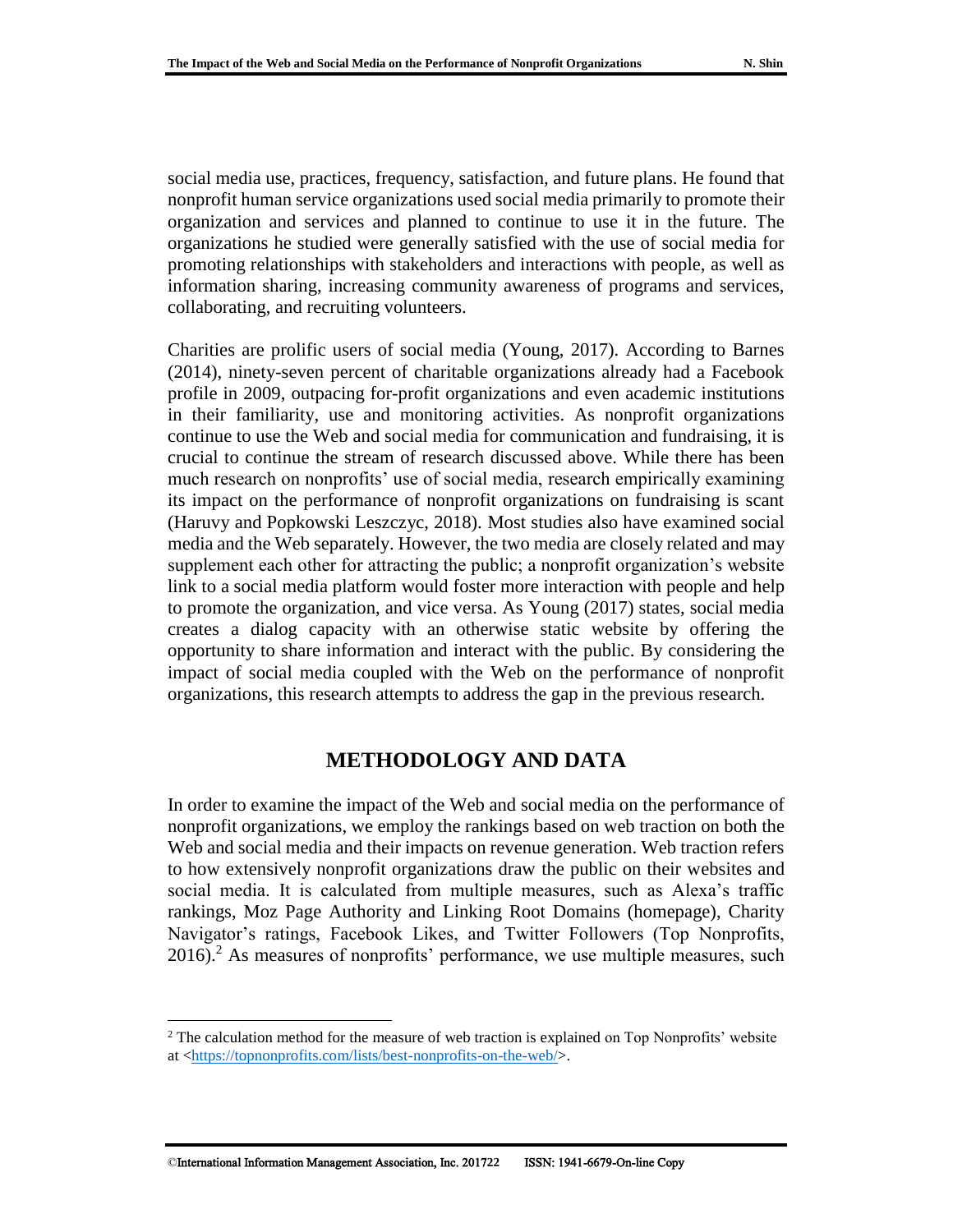as contributions and grants, total revenue, net income, return on assets (ROA), and return on sales (ROS).

We employ multiple analysis methods, including one-way analysis of variance (ANOVA) and non-parametric Wald Z and median  $\chi^2$  tests. The one-way ANOVA is used to assess the statistical significance for differences between multiple groups. It assumes the equal variances of the groups and normal distribution of test variables. ANOVA is robust to unequal variances when the groups are of equal or near equal size. However, when both the variances and the sample sizes differ, we may need to transform the data, for example, log transformation or perform a nonparametric test (Norusis, 2004). Non-parametric tests make no assumptions about the mean and variance of a distribution, nor do they rely on the assumptions of any particular distributions (Conover, 1980; Siegel and Catellan, 1988; Norusis, 2004). We employ non-parametric Wald Z and median  $\chi^2$  tests to supplement the ANOVA test.

We employ two data sources: 1) Top Nonprofits (TN) top 100 nonprofits on the Web ranked based on web traction (Top Nonprofits, 2016) and 2) Guide Star, a database service on U.S. nonprofit companies. We collect annual financial data, such as contributions and grants, total revenue, and fundraising expenses, from form 990 available from Guide Star for the nonprofit organizations in the TN list.

We use top 25 and bottom 25 nonprofits the list of top 100 nonprofits on the Web.<sup>3</sup> The data collected for these 50 nonprofits are contributions and grants, total revenue, total fundraising expenses, total expenses, total assets, net income, ROA, ROS, years in operation, and nonprofit sector classification based on the National Taxonomy of Exempt Entities (NTEE). The data set includes nonprofit organizations across various industry sectors, but it does not include organizations from the education sector. Following is the list of industry sectors, in which the nonprofit organizations in the data set are operating: 1) arts, culture, and humanities, 2) environment and animals, 3) health, 4) human services, 5) international, foreign affairs, 6) public, societal benefits, and 7) religion. The sample includes 188 observations for the four years from 2012 to 2015. The sample statistics are shown in Table 1.

l

<sup>&</sup>lt;sup>3</sup> A sample of the top and bottom 25 nonprofits is used in order to create a greater distance between the two groups. We expect there would be a more significant gap between the top 25 and bottom 25 nonprofits, compared to a sample of the top half and bottom half NPOs.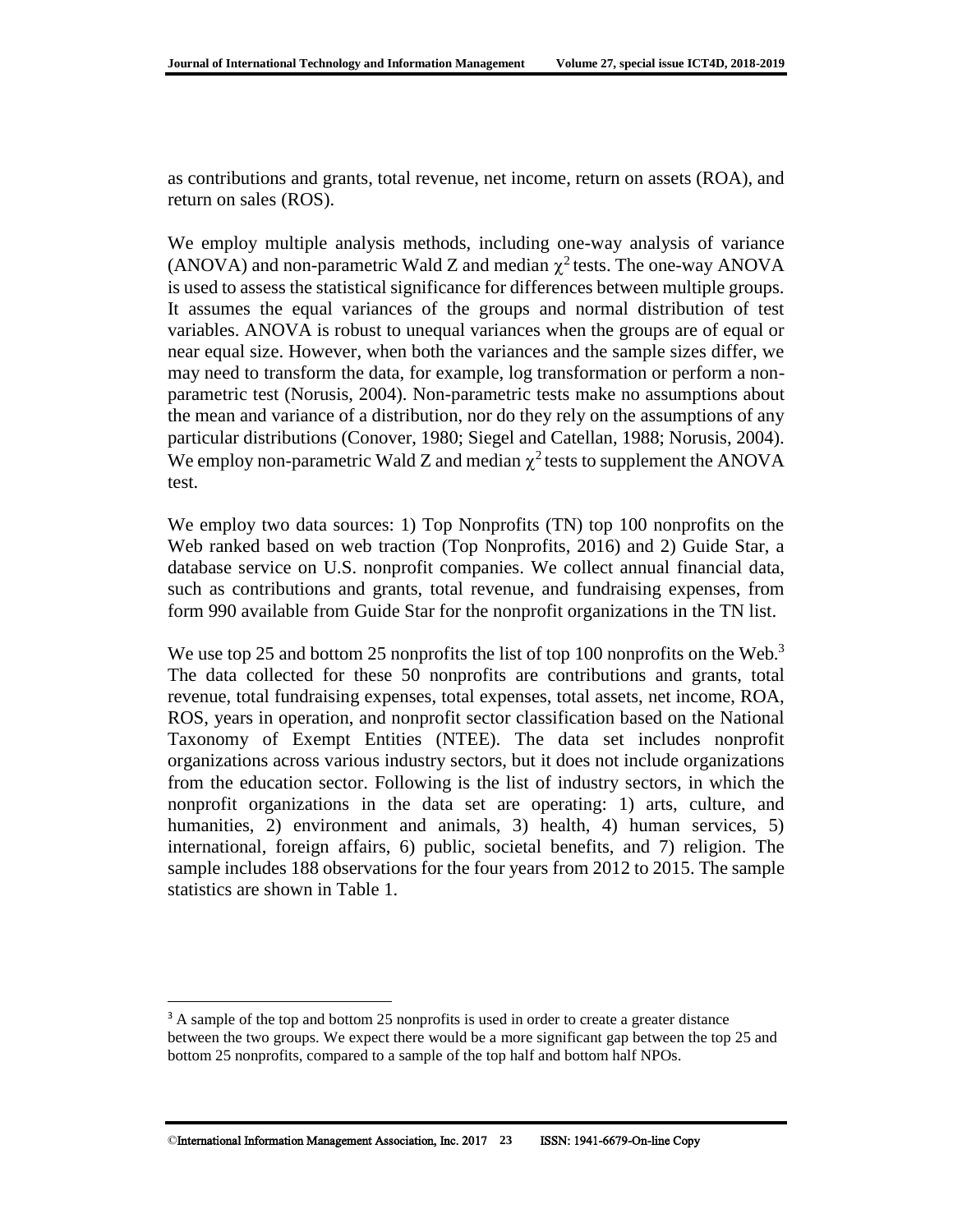|                         | Top 25         |                |     | Bottom 25      |                |     | <b>Full Sample</b> |                |     |
|-------------------------|----------------|----------------|-----|----------------|----------------|-----|--------------------|----------------|-----|
| Variables               | Mean           | St.            | Obs | Mean           | St.            | Obs | Mean               | St.            | Obs |
|                         |                | Dev.           |     |                | Dev.           |     |                    | Dev.           |     |
| Contributio             | \$313.         | \$449.2        | 87  | \$106.         | \$174.4        | 99  | $\overline{$}203.$ | \$347.3        | 186 |
| and<br>ns               | 5              |                |     | 3              |                |     | $\overline{2}$     |                |     |
| Grants                  |                |                |     |                |                |     |                    |                |     |
| (millions)              |                |                |     |                |                |     |                    |                |     |
| Total                   | \$418.         | \$701.4        | 89  | \$434.         | \$1,061.       | 99  | \$427.             | \$906.8        | 188 |
| Revenue                 | 9              |                |     | 5              | 7              |     | 1                  |                |     |
| (millions)              |                |                |     |                |                |     |                    |                |     |
| Total                   | \$23.6         | \$38.2         | 83  | \$14.0         | \$33.6         | 95  | \$18.5             | \$36.0         | 178 |
| Fundraising             |                |                |     |                |                |     |                    |                |     |
| Expenses                |                |                |     |                |                |     |                    |                |     |
| (millions)              |                |                |     |                |                |     |                    |                |     |
| Total                   | \$403.         | \$701.2        | 89  | \$405.         | \$973.0        | 99  | \$404.             | \$852.9        | 188 |
| Expenses                | 1              |                |     | $\overline{4}$ |                |     | 3                  |                |     |
| (millions)              |                |                |     |                |                |     |                    |                |     |
| Total                   | \$667.         | \$1,197.       | 89  | \$697.         | \$1,729.       | 99  | \$683.             | \$1,497.       | 188 |
| Assets                  | $\overline{4}$ | $\overline{4}$ |     | $\overline{2}$ | $\overline{4}$ |     | 1                  | $\overline{4}$ |     |
| (millions)              |                |                |     |                |                |     |                    |                |     |
| Net Income              | \$15.8         | \$53.0         | 89  | \$27.5         | \$98.0         | 96  | \$21.9             | \$79.6         | 185 |
| (millions)              |                |                |     |                |                |     |                    |                |     |
| Return<br>on            | .037           | .105           | 89  | $-.007$        | .297           | 96  | .014               | .227           | 185 |
| (%<br>Assets            |                |                |     |                |                |     |                    |                |     |
| of<br>total             |                |                |     |                |                |     |                    |                |     |
| assets)                 |                |                |     |                |                |     |                    |                |     |
| Return<br>on            | .069           | .140           | 89  | $-.022$        | .341           | 96  | .022               | .267           | 185 |
| Sales (% of             |                |                |     |                |                |     |                    |                |     |
| total                   |                |                |     |                |                |     |                    |                |     |
| revenue)                |                |                |     |                |                |     |                    |                |     |
| Age (Years              | 67.5           | 42.1           | 25  | 74.4           | 49.2           | 25  | 70.9               | 45.5           | 50  |
| of                      |                |                |     |                |                |     |                    |                |     |
| Operation) <sup>1</sup> |                |                |     |                |                |     |                    |                |     |
|                         |                |                |     |                |                |     |                    |                |     |

| Table 1. Summary Statistics for Top 25 and Bottom 25 Nonprofits (2012- |  |  |
|------------------------------------------------------------------------|--|--|
| 2015)                                                                  |  |  |

<sup>1</sup> The age (years of operation) of an organization is calculated by subtracting the year founded from the year 2015, which is the last year of the sample data collected.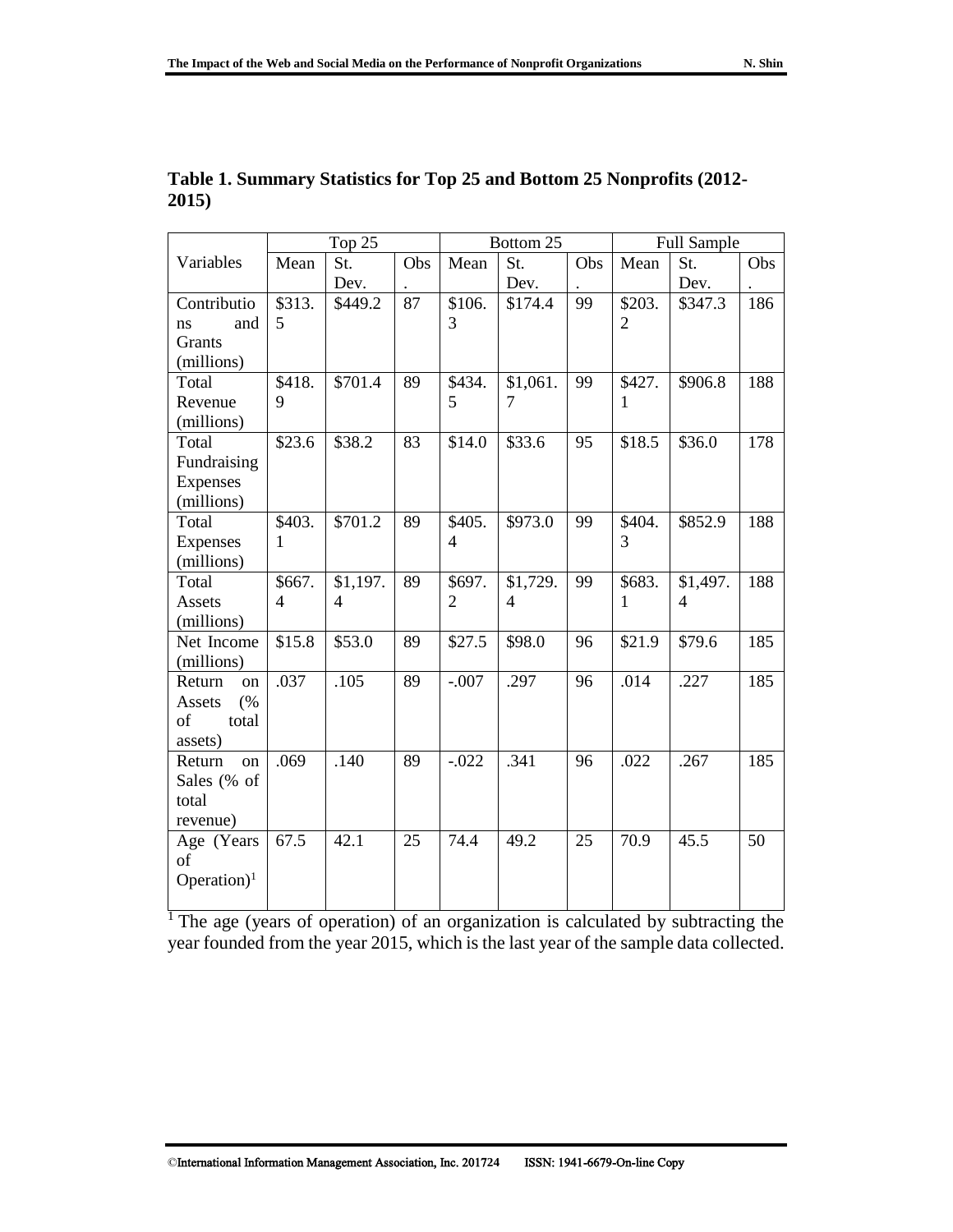## **RESULTS**

Our results show that the top 25 nonprofits (i.e., nonprofit organizations with higher web traction) have greater contributions and grants and fundraising expenses than the bottom 25 nonprofits (i.e., nonprofit organizations with lower web traction). The difference is statistically significant for all three test statistics of ANOVA, nonparametric Wald Z and median  $\chi^2$  tests (at a level of .001, .01 or .05).<sup>4</sup> The results are shown in Table 2.

The top 25 nonprofits also have positive ROA and ROS, compared to the bottom 25 nonprofits. However, the difference is statistically significant only for ROS. On the other hand, the bottom 25 nonprofits have greater total revenue, total expenses, and total assets. It implies that the size of the bottom 25 nonprofits is bigger than the top 25 nonprofits. It is notable that the portion of contributions and grants from total revenue is higher for the top 25 nonprofits (i.e., nonprofit organizations with higher web traction) than the bottom 25 nonprofits (i.e., nonprofit organizations with lower web traction). These findings suggest that web traction has a greater impact on contributions and grants, compared to other revenue sources, such as program service revenue and investment income.

|               |               | N  | Mean    | $\mathbf F$ | Z          | Median          |
|---------------|---------------|----|---------|-------------|------------|-----------------|
|               |               |    |         |             |            | test $(\chi^2)$ |
| Contributions | Top $25$      | 87 | \$313.5 | $30.273***$ | $-2.748**$ | 18.162***       |
| Grants<br>and | <b>Bottom</b> | 99 | \$106.3 |             |            |                 |
| (millions)    | 25            |    |         |             |            |                 |
| Total Revenue | Top 25        | 89 | \$418.9 | $10.260**$  |            | 17.944***       |
| (millions)    | <b>Bottom</b> | 99 | \$434.5 |             | $3.188***$ |                 |
|               | 25            |    |         |             |            |                 |
|               |               |    |         |             |            |                 |

**Table 2. ANOVA<sup>1</sup> , Non-parametric Wald-Wolfowitz Z-test and Median Test Results for Top 25 and Bottom 25 Nonprofits (2012-2015)**

 $\overline{a}$ 

<sup>&</sup>lt;sup>4</sup> In order to supplement the analysis, we also conducted the same three tests for a different sample: top 25 nonprofits and other nonprofits that were not included in the list of top 100 nonprofits. For the group of other nonprofits, nonprofit organizations with a similar size (as measured by total assets) operating in the same sector were selected to match with the top 25 nonprofits in order to reduce the impacts of the organizational size and the sector. The results (available upon request) are similar to the analysis results of the top 25 and bottom 25 nonprofits. The top 25 nonprofits have greater contributions and grants and fundraising expenses than other nonprofits, and also have higher ROA than other nonprofits.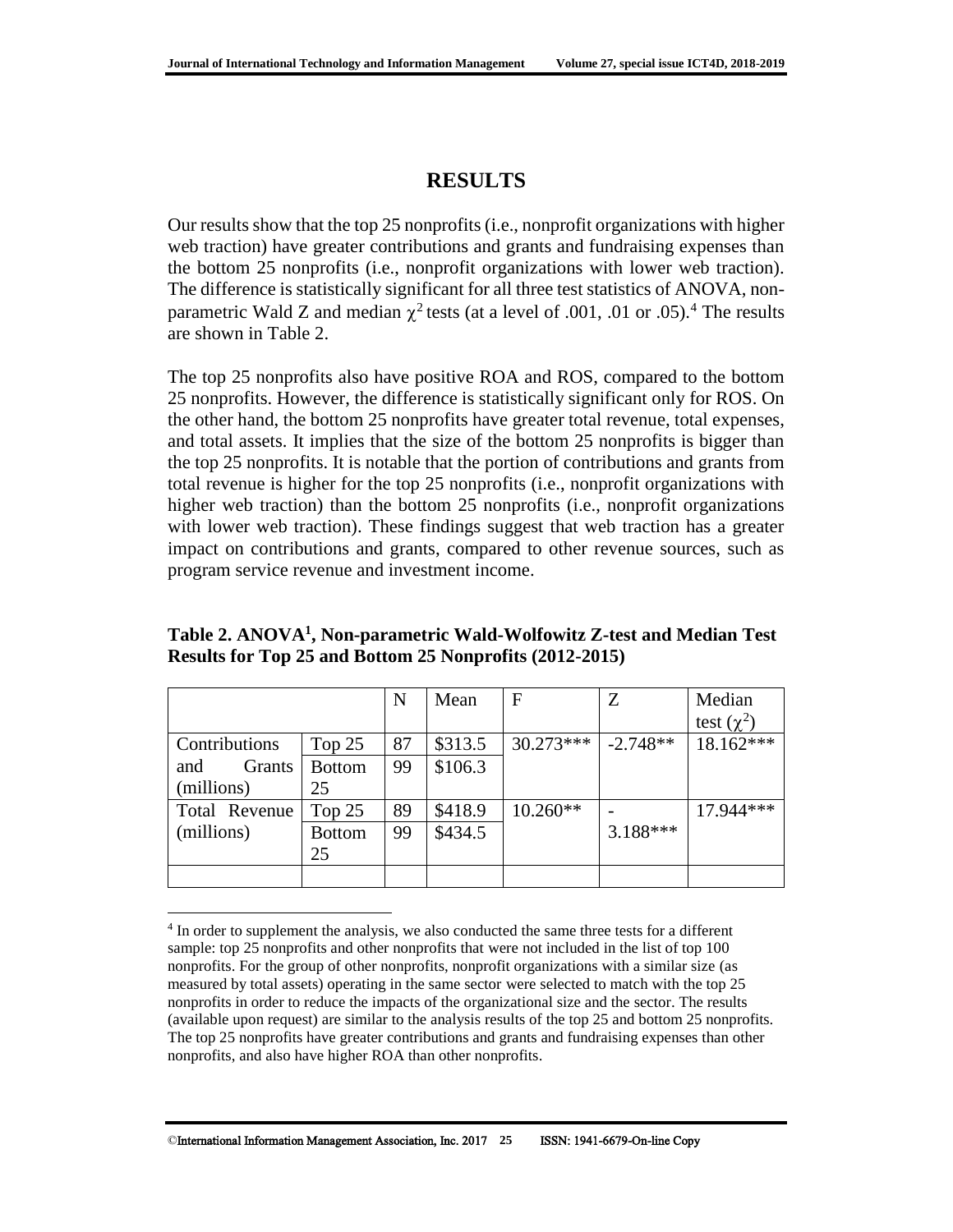| Total                   | Top 25        | 83 | \$23.6  | $17.173***$ | $-2.204*$    | 11.942*** |
|-------------------------|---------------|----|---------|-------------|--------------|-----------|
| Fundraising             | <b>Bottom</b> | 95 | \$14.0  |             |              |           |
| <b>Expenses</b>         | 25            |    |         |             |              |           |
| (millions)              |               |    |         |             |              |           |
| <b>Total Expenses</b>   | Top 25        | 89 | \$403.1 | $8.611**$   | $-2.601**$   | 20.505*** |
| (millions)              | <b>Bottom</b> | 99 | \$405.4 |             |              |           |
|                         | 25            |    |         |             |              |           |
| Total<br>Assets         | Top $25$      | 89 | \$667.4 | $6.056*$    |              | $7.703**$ |
| (millions)              | <b>Bottom</b> | 99 | \$697.2 |             | 4.068***     |           |
|                         | 25            |    |         |             |              |           |
| <b>Net</b><br>Income    | Top 25        | 89 | \$15.8  | 1.010       | $-.793$      | 1.946     |
| (millions)              | <b>Bottom</b> | 96 | \$27.5  |             |              |           |
|                         | 25            |    |         |             |              |           |
| Return<br><sub>on</sub> | Top 25        | 89 | .037    | 1.730       | $-.645$      | .137      |
| Assets $(\% )$          | <b>Bottom</b> | 96 | $-.007$ |             |              |           |
|                         | 25            |    |         |             |              |           |
| <b>Return on Sales</b>  | Top 25        | 89 | .069    | 5.386*      | $-1.383^{+}$ | .920      |
| (% )                    | <b>Bottom</b> | 96 | $-.022$ |             |              |           |
|                         | 25            |    |         |             |              |           |

\*\*\*  $< 001$ ; \*\*  $< 01$ ; \*  $< 05$ ;  $<sup>+</sup>$   $< 10$ </sup>

 $\overline{a}$ 

<sup>1</sup> ANOVA was run with the values with log transformation except for net income, ROA, and ROS, which have quite a few negative values. For these three variables, we run ANOVA with Z score values.

While the ANOVA and non-parametric test results show the differences in the performance of nonprofit organizations based on rankings based on web traction, it does not directly examine the relationship between web traction and nonprofits' performance. Thus, in order to examine the direct relationship between web traction and nonprofits' performance, we conduct ordinary least squares (OLS) regression analyses of nonprofits' performance with web traction factors reduced from the six web traction measures. We extract two web traction factors by employing the principal component analysis for an extraction method and the Varimax with Kaiser Normalization for a rotation method. The sample includes 100 observations for the year of 2015.<sup>5</sup>

<sup>&</sup>lt;sup>5</sup> The sample summary statistics and correlations of variables are shown in Appendix (Tables A1 and A2). We use the sample of 100 nonprofits for the regression analysis, compared to the ANOVA and non-parametric analysis, which employs a sample of 50 nonprofits (top 25 and bottom 25 nonprofits).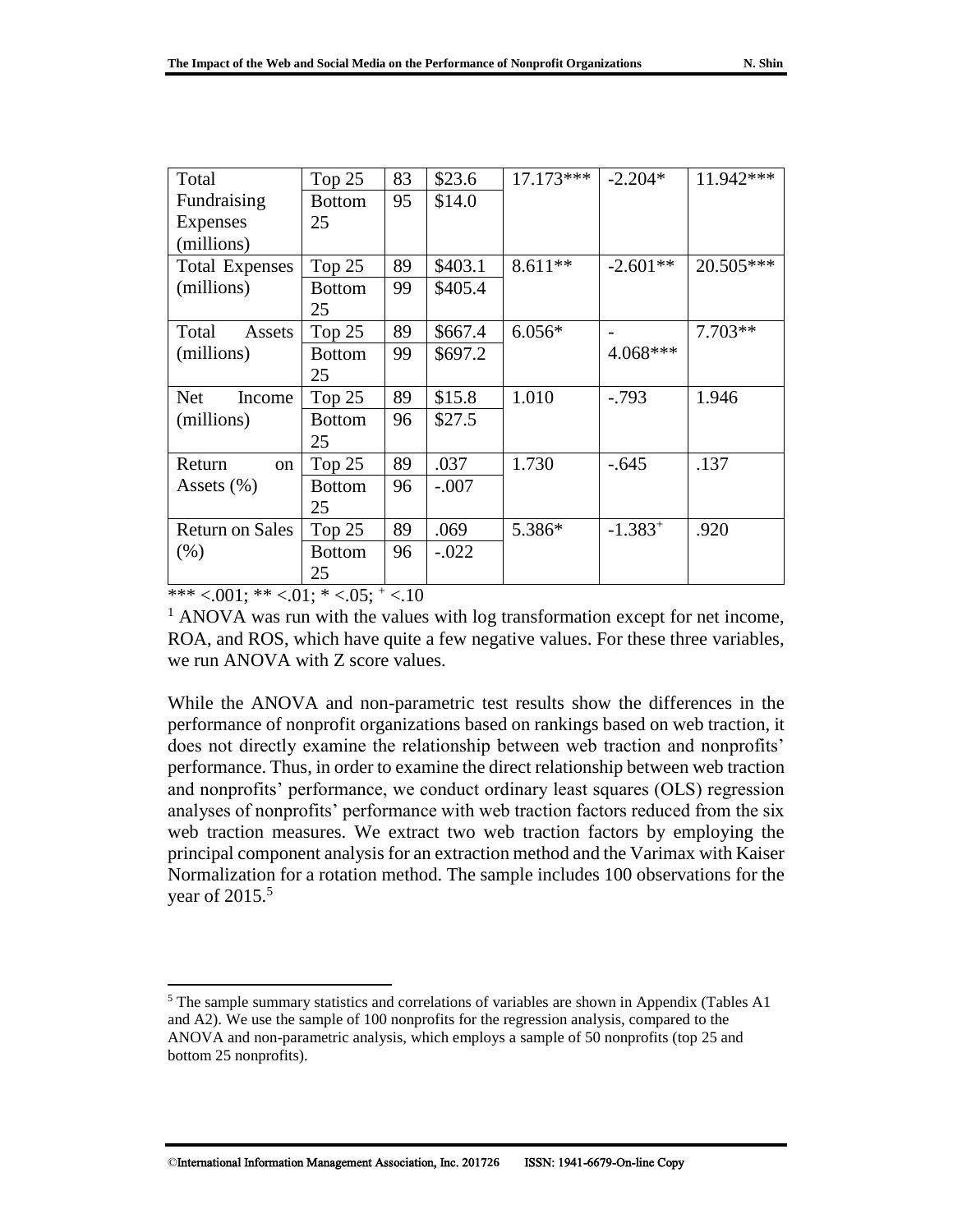Our base model measures the performance of nonprofit organizations as measured by contributions and grants influenced by web traction factors while controlling for total assets and the industry classified by health, welfare, and cultural activities.<sup>6</sup> We also extend the base model to incorporate the economic model of giving proposed by Weisbrod and Dominguez (1986). The economic model of giving posits that as in the consumer market, donor contribution is determined by price, quality, and the information about both price and quality available to the donor. It assumes that when donors give contributions of money, they give not a dollar's worth of money, but rather a dollar of output. Thus, price is defined as "the cost to a donor of purchasing one dollar's worth of the organization's output". It is a function of efficiency, with which the organization turns donations into programmatic output (Saxton and Wang, 2014). Given that nonprofit organizations can devote resources to programs after fundraising expenditures are incurred, price is measured as the ratio of donations (e.g., contributions and grants) to program expenses (i.e., donations minus fundraising expenses). As fundraising expenses increase, prices become higher, and higher prices are expected to lead to lower aggregate donations from the public. We use the age of the organization as a proxy measure of quality. In the consumer market, information on the qualities of the firms' output is transferred to consumers through advertising. Fundraising activities play a similar role as advertising in helping spread information on the quality of the organizations' programs (Weisbrod and Dominguez, 1986; Saxton and Wang, 2014). Based on the concepts described above, we propose the following analytical model: we apply a log transformation to such variables as contributions and grants, total assets, price, and fundraising expenses.

LnCG<sub>i</sub> =  $\beta_0$  +  $\beta_1$ Factor1<sub>i</sub> +  $\beta_2$ Factor2<sub>i</sub> +  $\beta_3$ LnTA<sub>i</sub> +  $\beta_4$ LnPrice<sub>i</sub> +  $\beta_5$ LnFund<sub>i</sub> +  $\beta_6$ Age<sub>i</sub> +  $\beta_7$ Age<sub>i</sub> x LnFund<sub>i</sub> + Industry<sub>i</sub> +  $\varepsilon_{\tau}$ 

CG stands for contributions and grants. Factor 1 and Factor 2 are reduced from PCA. Factor1 is derived from a cluster of the four measures of Moz Page Authority, Linking Root Domains (homepage), Facebook Likes, and Twitter Followers. Factor2 is derived from a cluster of the two measures of Alexa's traffic rankings and Charity Navigator's ratings. TA stands for total assets. As described earlier, price is constructed by the calculation of CG/(CG – Fundraising expenses). Fund represents fundraising expenses. While fundraising efforts can increase the level of contributions directly, they may decrease contributions by increasing the price of giving. Thus, we expect the coefficient of fundraising expenses to be positive, but

 $\overline{a}$ 

<sup>6</sup> Due to the small sample size, we classify the industry into three sectors: health, welfare, and cultural activities. The welfare sector includes environment and animals, human services, international, foreign affairs, and public, societal benefits. The sector of cultural activities includes arts, culture, and humanities and religion.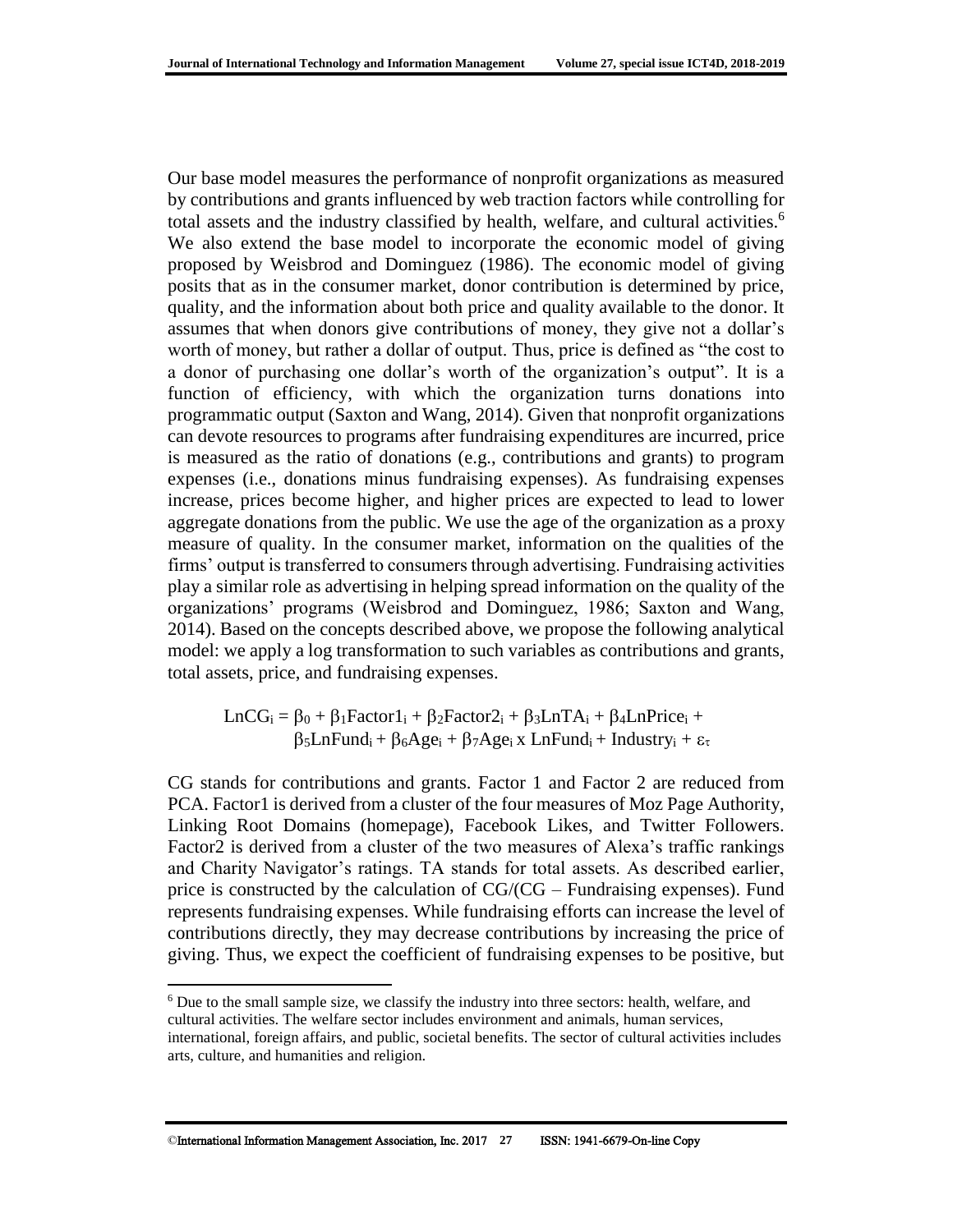the coefficient of price is negative. Age is the age of a nonprofit organization. The interaction term of age and fundraising expenses is included to examine the marginal effectiveness of fundraising activities for an organization of a certain age. We expect the sign of the interaction term of age and fundraising is negative since the older an organization is, the less effective additional fundraising effort is likely to be in providing new information or increasing new donations. Industry is a dummy variable for the industry sector. The regression results are shown in Table 4.

| Variables              | Model 1           | Model 2            |  |
|------------------------|-------------------|--------------------|--|
| Factor1                | $.325*(.141)^{1}$ | .004(.056)         |  |
| Factor <sub>2</sub>    | .034(.114)        | $-.005(.044)$      |  |
| Ln(Assets)             | $.642***(.068)$   | $.095*(.045)$      |  |
| Health                 | .303(.481)        | .065(.181)         |  |
| Welfare                | .194(.430)        | $.271^+$ (.160)    |  |
| Ln(Price)              |                   | $-6.440***$ (.543) |  |
| Ln(Fund)               |                   | $.846***$ $(.060)$ |  |
| Age                    |                   | $-.005(.011)$      |  |
| Age x Ln(Fund)         |                   | .000(.001)         |  |
| Adjusted $R^2$         | .575              | .943               |  |
| $R^2$ Change           | $.604***$         | $.346***$          |  |
| F Change               | 20.448            | 109.210            |  |
| Number of Observations | 73                | 73                 |  |

#### **Table 3: Regression Results**

 $p<10$ , \*p<.05, \*\*\*p <.001

1 standard error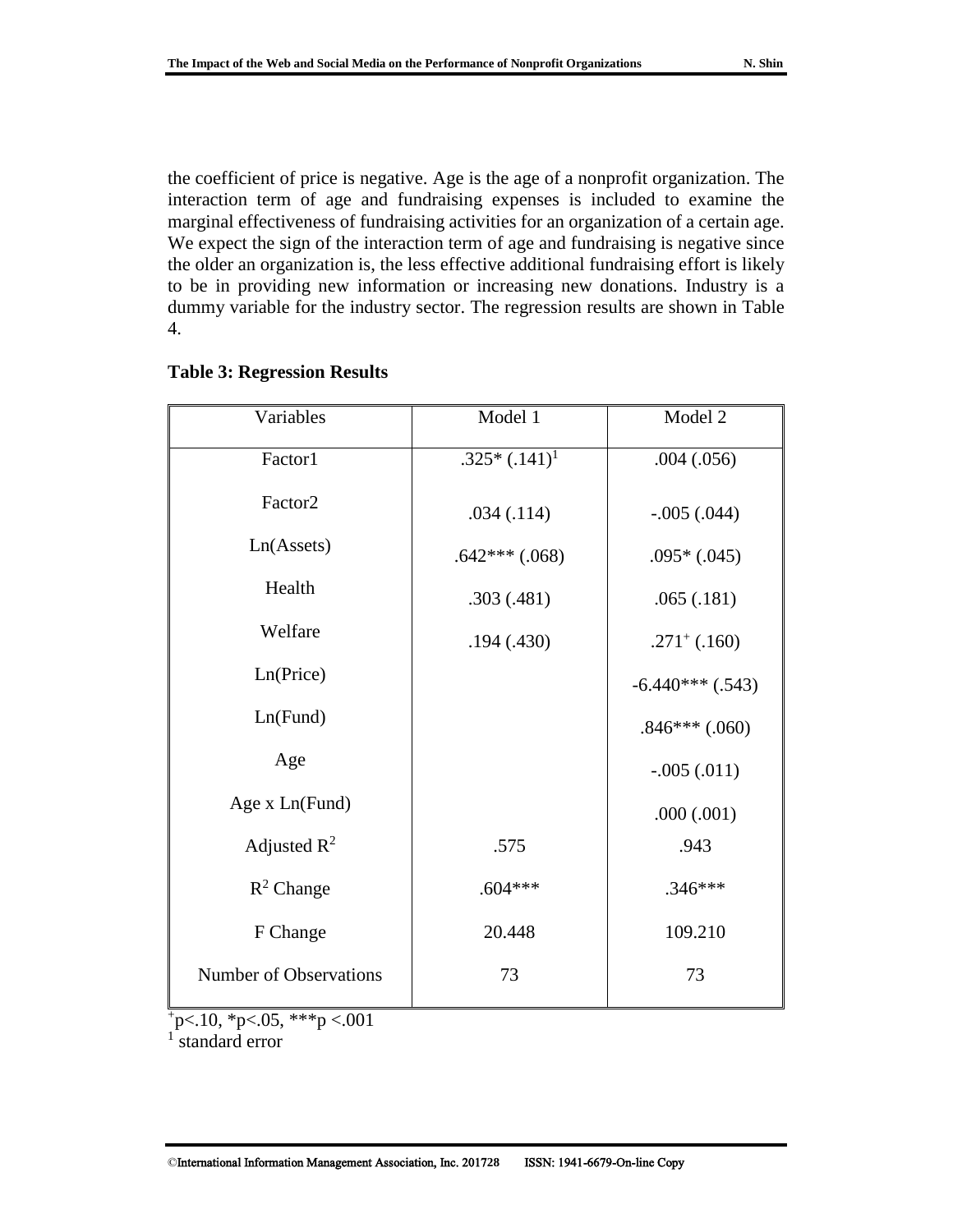As shown in Model 1 (base model) in Table 3, Factor1 is positively associated with donations (contributions and grants), and the positive relationship is significant at a level of .05. The result indicates that the traction of supporters on social media (Facebook and Tweeter) and the Web can increase contributions and grants. Our result also shows that the size of the nonprofit organization as measured by total assets is positively associated with donations (at a significance level of .001). The results suggest that while the importance of nonprofits' social media and web capacity is increasing, the financial capacity of nonprofit organizations is still critical for increasing donations.

As we expect, price is negatively associated with donations, and the negative relationship is significant at a level of .001 as shown in Model 2. Fundraising expenses are also positively associated with donations (at a significant level of .001). However, when the economic model of giving is incorporated into our base model, the magnitude of the coefficient of Factor1 is substantially decreased while the explained variance of the model is significantly increased. These results indicate that the explanatory power of the economic model of giving is substantial. On the other hand, the small sample size might be a factor that negatively influences the explanatory power of Factor1. Another reason might be that the effect of social media and the Web on donations is still relatively smaller, compared to economic factors, such as price and direct fundraising expenses.

## **DISCUSSION AND CONCLUSIONS**

Organizations digitize to make their business operations and processes more efficient and to achieve their business goals. There has been much research examining the performance impact of information technology (IT) for businesses. The use of the Web and social media for nonprofit organizations has also been studied extensively in the past decade or so (Kang and Norton, 2004; Waters, 2007; Hackler and Saxton, 2007; Curtis, et al., 2009; Waters, et al., 2009; Nah and Saxton, 2013; Guo and Saxton, 2014; Campbell, Lambright, and Wells, 2014; Shin, 2016; Young, 2017). However, research on the impact of social media and the Web on the performance of nonprofit organizations has been scant. The exceptions were the studies by Saxton and Wang (2014) and Haruvy and Popkowski Leszczyc (2018) that examined the impact of social media on charitable giving while the former dealt with only the use of a specific app, Facebook *Causes*, and the latter focused on Facebook Likes influencing charitable behaviors.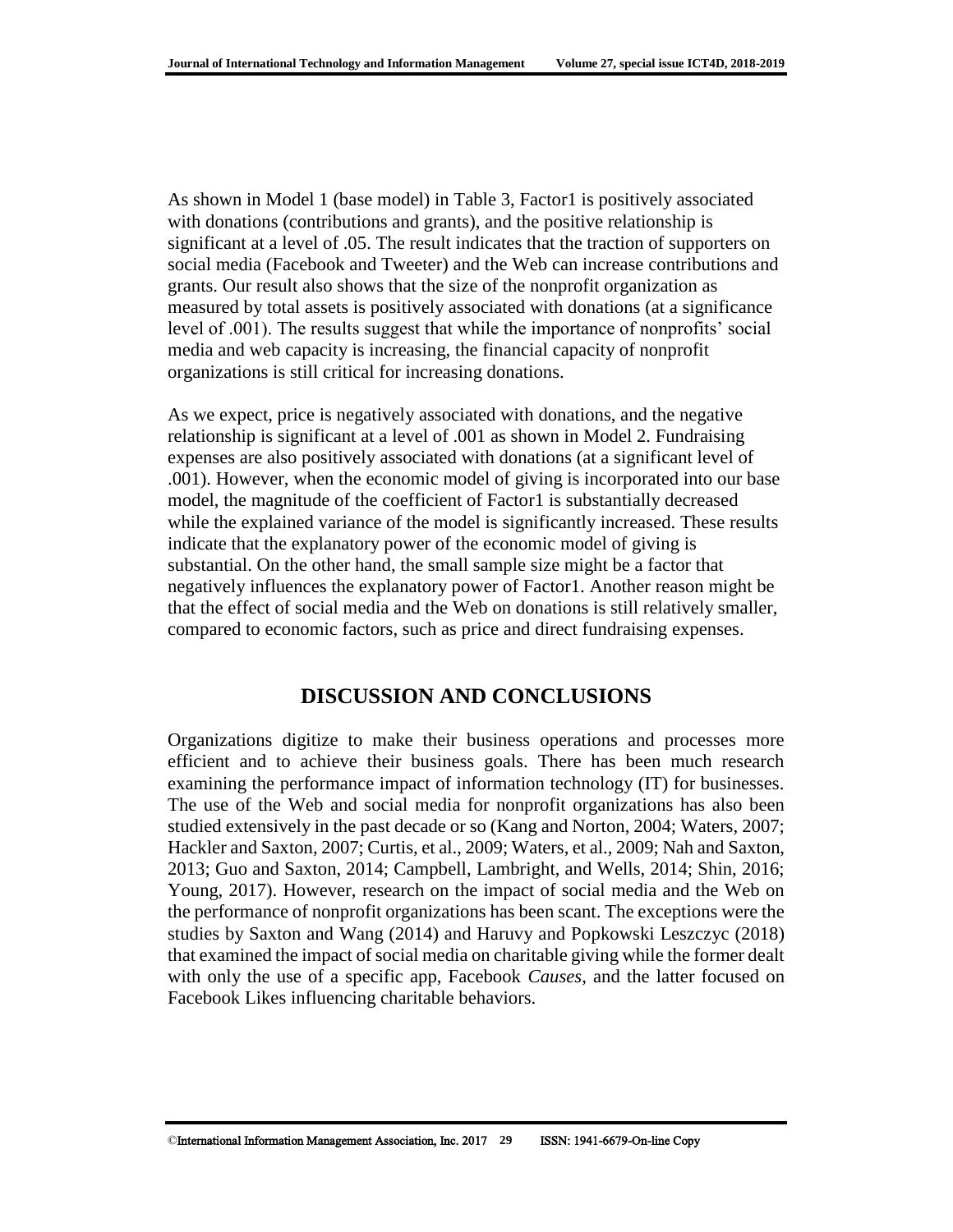This research empirically analyzes the impact of both the Web and social media on nonprofits' performance by using the list of top 100 nonprofits on the Web ranked by web traction measures, including not only the Web, such as Moz Page Authority and Linking Root Domains (homepage), but also social media, such as Facebook Likes and Twitter Followers. Our findings demonstrate that nonprofit organizations with higher web traction have greater contributions and grants than others with lower web traction. These findings suggest that the use of the Web and social media promotes better, interactive (two-way) communications with the public, as well as fundraising and that nonprofits attracting more supporters on the Web and social media can increase charitable giving. In the early days when social media was introduced, companies were experimenting it for its potentials for promotion and two-way communication. Nonprofit organizations followed suit, and now it is one of the essential channels for nonprofits' communications with the public and fundraising. Our regression analyses estimating the direct relationship between web traction and donations show similar results. However, the results also show that the impact of economic factors, such as price and fundraising, on charitable giving is much greater than the impact of web traction.

This research sheds light on the literature on IT impacts on charitable giving in the nonprofit sector by adding new knowledge. The contribution of this research is twofold: First, it conducts an organizational-level study by empirically examining the performance of nonprofit organizations using annual financial data, such as contributions and grants, total revenue, net income, ROA, and ROS, which are influenced by the use of social media as well as the Web (browsers). Second, it uses the rankings based on web traction, as well as various web traction measures on both social media and the Web, i.e., how extensively nonprofit organizations draw supporters on their websites and social media, which have not been used in previous research.

This research is not free from limitations. While the research examines the relationship between web traction and nonprofits' performance, the data set used for this research includes cross-sectional data for one year (the year of 2015). Top Nonprofits has published a similar dataset in 2017. While the new data set does not disclose various web traction measures, such as Facebook Likes and Twitter Followers, it includes web traction ratings used for ranking nonprofit organizations. Future research may pool these data sets for a longitudinal study.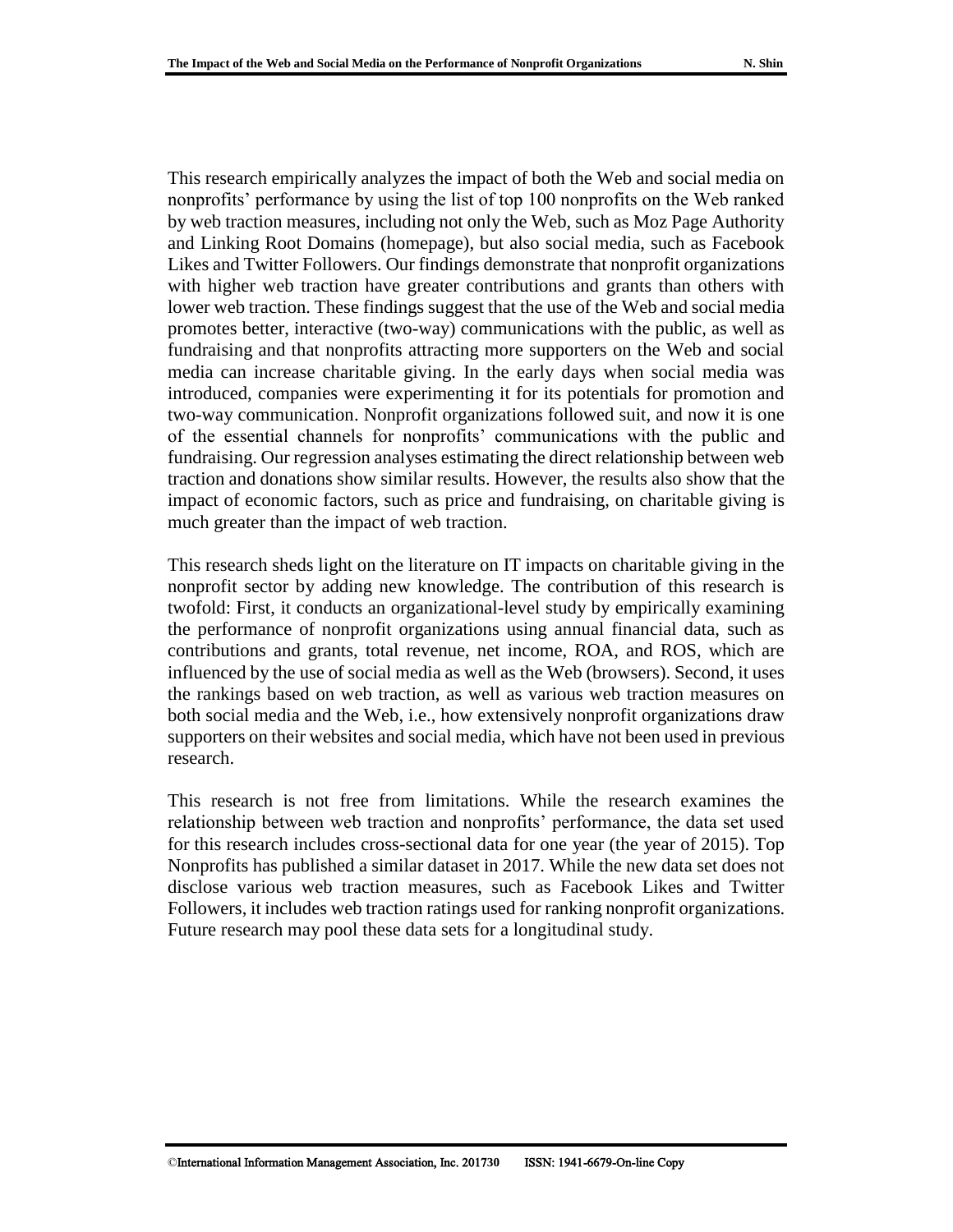## **REFERENCES**

- Amar, Z. (2012). "Charities Say Lack of Digital Skills Could Damage Fundraising Prospects," *The Guardian*, November 12. [https://www.theguardian.com/voluntary-sector](https://www.theguardian.com/voluntary-sector-network/2012/nov/12/charities-digital-fundraising-skills)[network/2012/nov/12/charities-digital-fundraising-skills](https://www.theguardian.com/voluntary-sector-network/2012/nov/12/charities-digital-fundraising-skills) Accessed on March 12, 2019.
- Barnes, N. G. (2014). "Social Media Usage Now Ubiquitous Among US Top Charities, Ahead ofAll Other Sectors," The University of Massachusetts Dartmouth Center for Marketing Research. [https://www.umassd.edu/cmr/social-media-research/social-media-top](https://www.umassd.edu/cmr/social-media-research/social-media-top-charities/)[charities/](https://www.umassd.edu/cmr/social-media-research/social-media-top-charities/) Accessed on March 12, 2019.
- Chambers, S. (2013). "Charities Must Make the Most of Smartphone and Tablet Technology," The Guardian, February 15. [https://www.theguardian.com/voluntary-sector](https://www.theguardian.com/voluntary-sector-network/2013/feb/15/charities-smartphone-table-technology-future)[network/2013/feb/15/charities-smartphone-table-technology-future](https://www.theguardian.com/voluntary-sector-network/2013/feb/15/charities-smartphone-table-technology-future) Accessed on March 12, 2019.
- Campbell, D. A., Lambright, K. T., and Wells, C. J. (2014). "Looking for Friends, Fans, and Followers? Social Media Use in Public and Nonprofit Human Services," *Public Administration Review*, 74(5), 655-663.
- Conover, W. J. (1980). Practical Nonparametric Statistics, 2nd ed. (New York: John Wiley and Sons).
- Curtis, L., Edwards, C., Fraser, K. L., Gudelsky, S., Holmquist, J., Thornton, K., and Sweetser, K. D. (2010). "Adoption of Social Media for Public Relations by Nonprofit Organizations," *Public Relations Review*, 36(1), 90-92.
- Guo, C. and Saxton, G. D. (2014). "Tweeting Social Change: How Social Media Are Changing Nonprofit Advocacy," *Nonprofit and Voluntary Sector Quarterly*, 43(1), 57–79.
- Hackler, D. and Saxton, G.D. (2007). "The Strategic Use of Information Technology by Nonprofit Organizations: Increasing Capacity and Untapped Potential," *Public Administration Review*, 67(3), 474-487.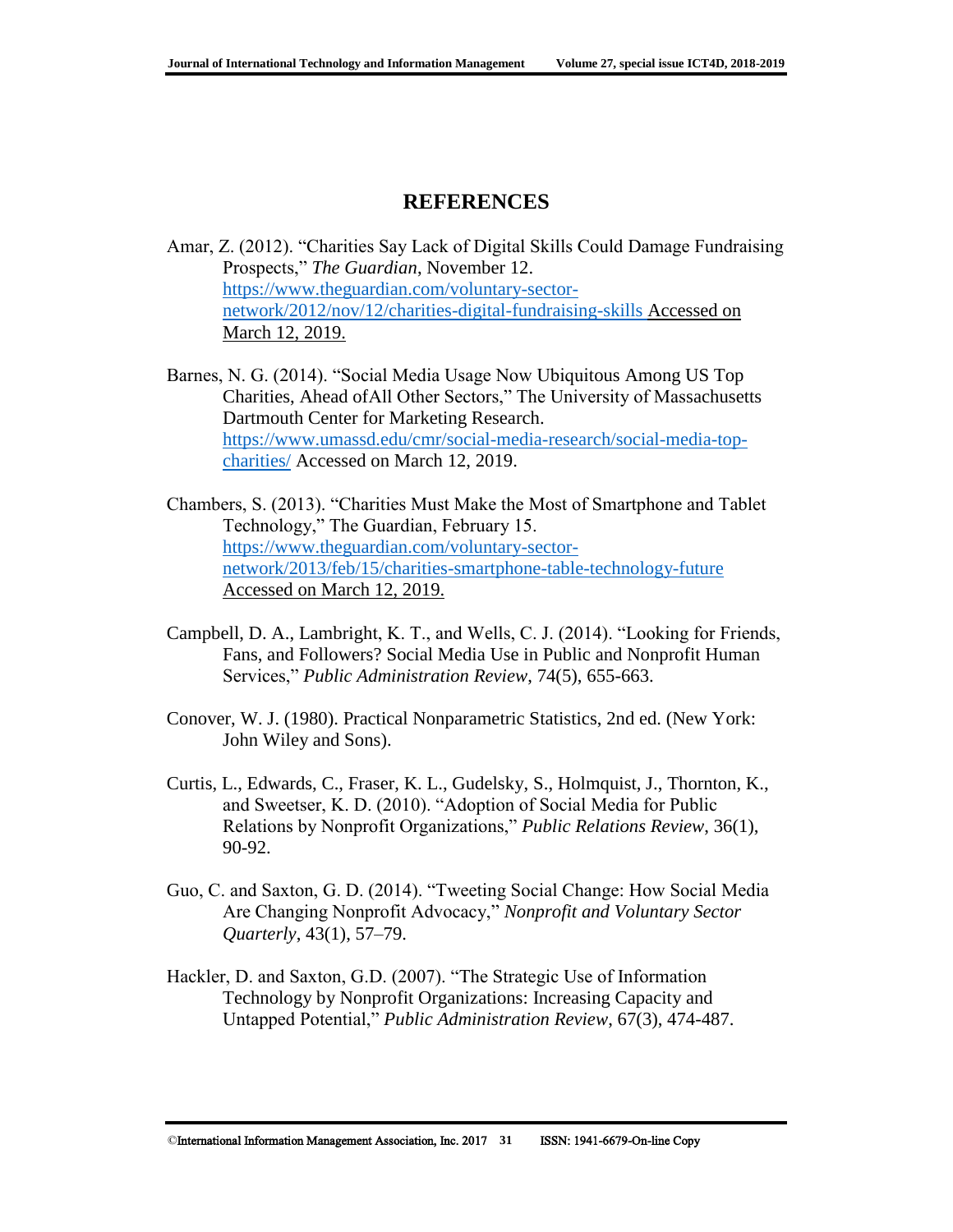- Hamblen, M. (2010). "Test 'Haiti' Earthquake Relief Effort Raises \$32 M for Red Cross," *Computer World*. [https://www.computerworld.com/article/2520879/networking/text--haiti-](https://www.computerworld.com/article/2520879/networking/text--haiti--earthquake-relief-effort-raises--32m-for-red-cross.html) [earthquake-relief-effort-raises--32m-for-red-cross.html](https://www.computerworld.com/article/2520879/networking/text--haiti--earthquake-relief-effort-raises--32m-for-red-cross.html) Accessed on March 12, 2019.
- Haruvy, E. and Popkowski Leszczyc, P. T. L. (2018). "The Influence of Social Media on Charitable Fundraising," *Working Paper*.
- Kang, S., and Norton, H. (2004). "Nonprofit Organizations' Use of the World Wide Web: Are They Sufficiently Fulfilling Organizational Goals?" *Public Relations Review*, 30, 279–284.
- LaMagna, M. (2015). "Smartphones Make It Easier to Give to Charity, But There Are Drawbacks," *MarketWatch* [https://www.marketwatch.com/story/how](https://www.marketwatch.com/story/how-smartphones-have-made-us-more-generous-2015-12-16)[smartphones-have-made-us-more-generous-2015-12-16](https://www.marketwatch.com/story/how-smartphones-have-made-us-more-generous-2015-12-16) Accessed on March 12, 2019.
- MacLaughlin, S. (2017). "Charitable Giving Report: How Nonprofit Fundraising Performed in 2017," Blackbaud.
- McKeever, B. (October 29, 2015). "The Nonprofit Sector in Brief 2015: Public Charities, Giving, and Volunteering," Urban Institute. [https://www.urban.org/sites/default/files/publication/72536/2000497-The-](https://www.urban.org/sites/default/files/publication/72536/2000497-The-Nonprofit-Sector-in-Brief-2015-Public-Charities-Giving-and-Volunteering.pdf)[Nonprofit-Sector-in-Brief-2015-Public-Charities-Giving-and-](https://www.urban.org/sites/default/files/publication/72536/2000497-The-Nonprofit-Sector-in-Brief-2015-Public-Charities-Giving-and-Volunteering.pdf)[Volunteering.pdf](https://www.urban.org/sites/default/files/publication/72536/2000497-The-Nonprofit-Sector-in-Brief-2015-Public-Charities-Giving-and-Volunteering.pdf) Accessed on March 12, 2019.
- McKeever, B. and Gaddy, M (October 24, 2016). "The Nonprofit Workforce: By the Numbers," *Nonprofit Quarterly*.
- Nah, S. and Saxton, G. D. (2013). "Modeling the Adoption and Use of Social Media by Nonprofit Organizations," *New Media & Society*, 15(2), 294- 313.
- Norusis, M. (2004). SPSS 13.0 Guide to Data Analysis, (Upper Saddle-River, N.J.: Prentice Hall, Inc.).
- Pacific Continental, (2010). "The Power of Social Media for Nonprofit Organizations," White Paper, Nonprofit Series.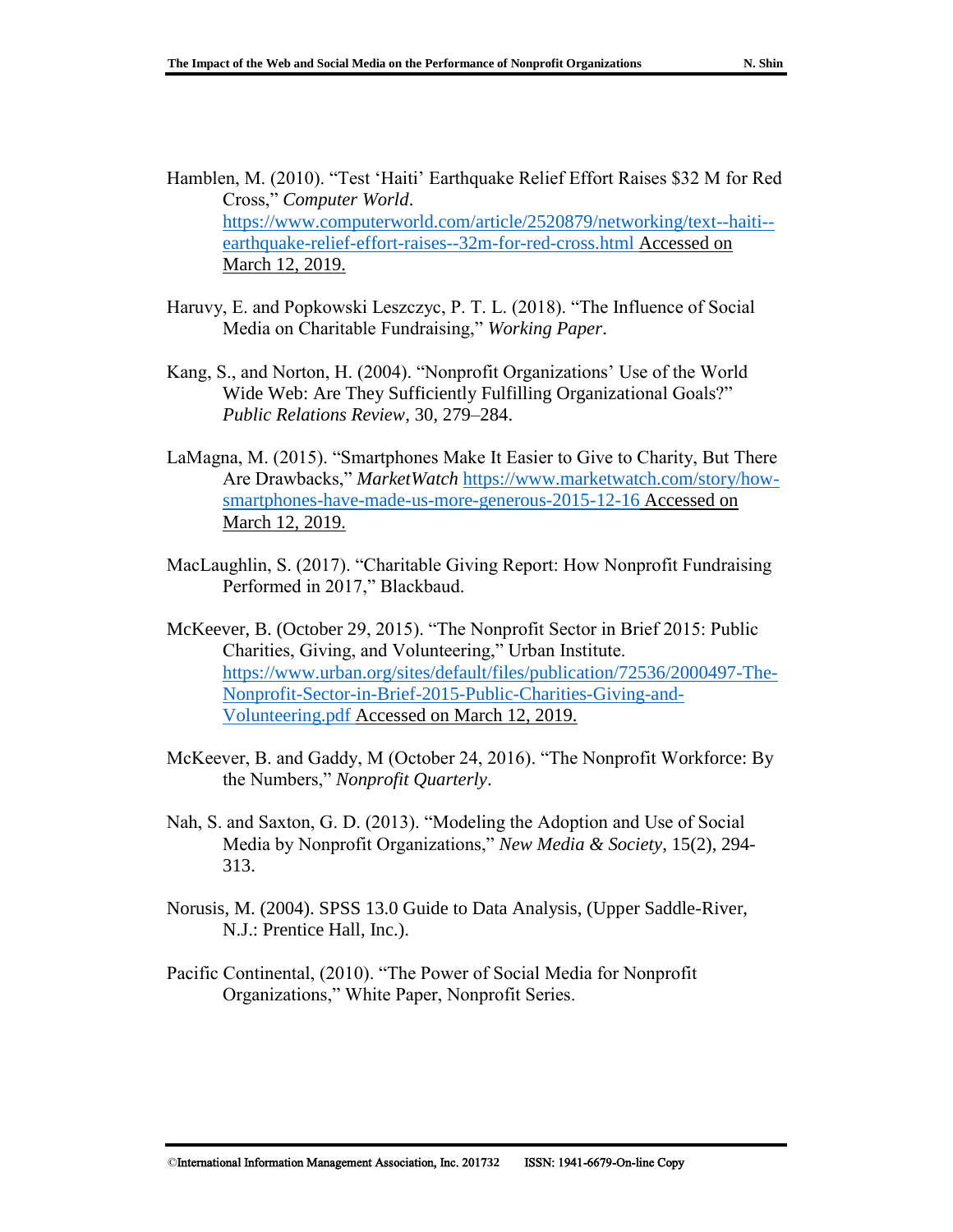- Saxton, G. D. and Wang, L. (2014). "The Social Network Effect: The Determinants of Giving
- Through Social Media," *Nonprofit and Voluntary Sector Quarterly*, 43(5), 850- 868.
- Shin, N. and Chen, Q. (2016). "An Exploratory Study of Nonprofit Organisations' Use of the Internet for Communications and Fundraising," *International Journal of Technology, Policy and Management*, 16(1), 32–44.
- Siegel, S., and Castellan, N.J. (1988). Nonparametric statistics for the behavioral sciences. (New York: McGraw-Hill, Inc.).
- Top Nonprofits (2016). "Top 100 Nonprofits on the Web." <https://topnonprofits.com/lists/best-nonprofits-on-the-web/> Accessed on March 23, 2019.
- Waters, R.D. (2007). "Nonprofit Organizations' Use of the Internet: A Content Analysis of Communication Trends on the Internet Sites of the Organizations on the Philanthropy 400," *Nonprofit Management & Leadership*, 18(1), 59–76.
- Waters, R. D., Burnett, E., Lamm, A., and Lucas, J. (2009). "Engaging Stakeholders through Social Networking: How Nonprofit Organizations Are Using Facebook," *Public Relations Review*, 35, 102-106.
- Weisbrod, B. A. and Dominguez, N. D. (1986). "Demand for Collective Goods in Private Nonprofit Markets: Can Fundraising Expenditures Help Overcome Free-Rider Behavior?" *Journal of Public Economics*, 30(1), 83-96.
- Young, J. A. (2017). "Facebook, Twitter, and Blogs: The Adoption and Utilization of Social Media in Nonprofit Human Service Organizations," *Human Service Organizations: Management, Leadership & Governance*, 41(1), 44-57.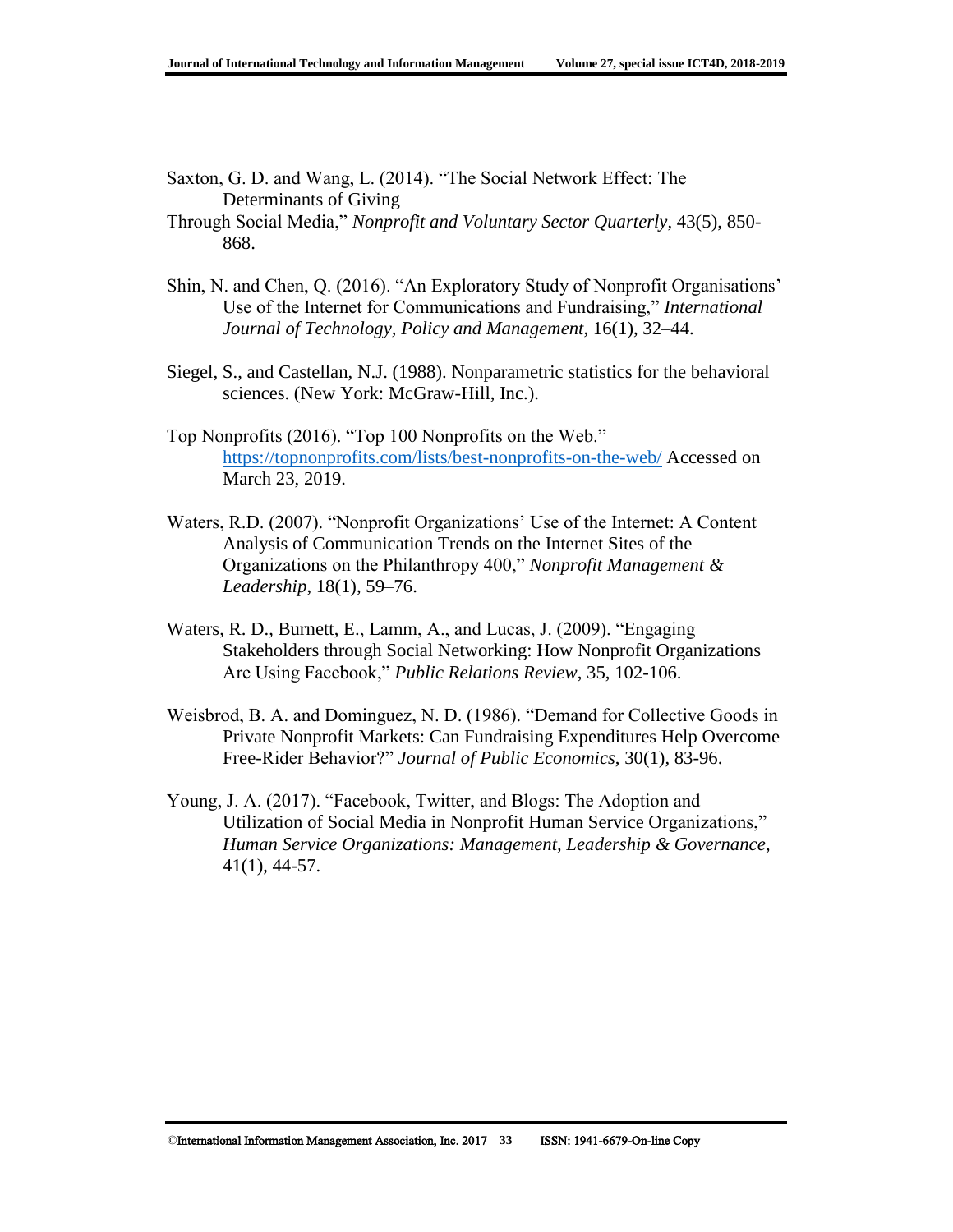## **APPENDIX**

#### **Table A1. Summary Statistics**

| Variables                      | Mean      | St. Dev.  | <b>Observations</b> |  |
|--------------------------------|-----------|-----------|---------------------|--|
| Contributions<br>and           |           |           |                     |  |
| Grants (millions)              | \$164.7   | \$233.2   | 82                  |  |
| Total<br>Revenue               |           |           |                     |  |
| (millions)                     | \$388.5   | \$870.3   | 82                  |  |
| Fundraising<br>Total           |           |           |                     |  |
| Expenses (millions)            | \$17.4    | \$31.6    | 82                  |  |
| Total<br>Expenses              |           |           |                     |  |
| (millions)                     | \$361.3   | \$806.7   | 82                  |  |
| <b>Total Assets (millions)</b> |           |           |                     |  |
|                                | \$691.1   | \$1,665.2 | 82                  |  |
| Price                          |           |           |                     |  |
| $(CG/(CG-Fund))$               | 1.155     | .203      | 81                  |  |
| of<br>(Years)<br>Age           |           |           |                     |  |
| Operation) <sup>1</sup>        | 63.7      | 42.7      | 100                 |  |
| Alexa                          |           |           |                     |  |
|                                | 73,510.48 | 88,126.55 | 100                 |  |
| Moz PA                         |           |           |                     |  |
|                                | 83.16     | 8.51      | 100                 |  |
| Moz LRD                        |           |           |                     |  |
|                                | 4,446.45  | 5,681.62  | 100                 |  |
| Facebook Likes (000)           |           |           |                     |  |
|                                | 1,403.02  | 4,153.54  | 100                 |  |
| Twitter Followers (000)        |           |           |                     |  |
|                                | 782.40    | 1,613.01  | 100                 |  |
| <b>Charity Navigator</b>       |           |           |                     |  |
|                                | 3.44      | .64       | 91                  |  |
| Factor1 <sup>2</sup>           |           |           |                     |  |
|                                | .00       | 1.00      | 91                  |  |
| Factor $2^2$                   |           |           |                     |  |
|                                | .00       | 1.00      | 91                  |  |

<sup>1</sup> The age (years of operation) of an organization is calculated by subtracting the year founded from the year 2015, which is the last year of the sample data collected.